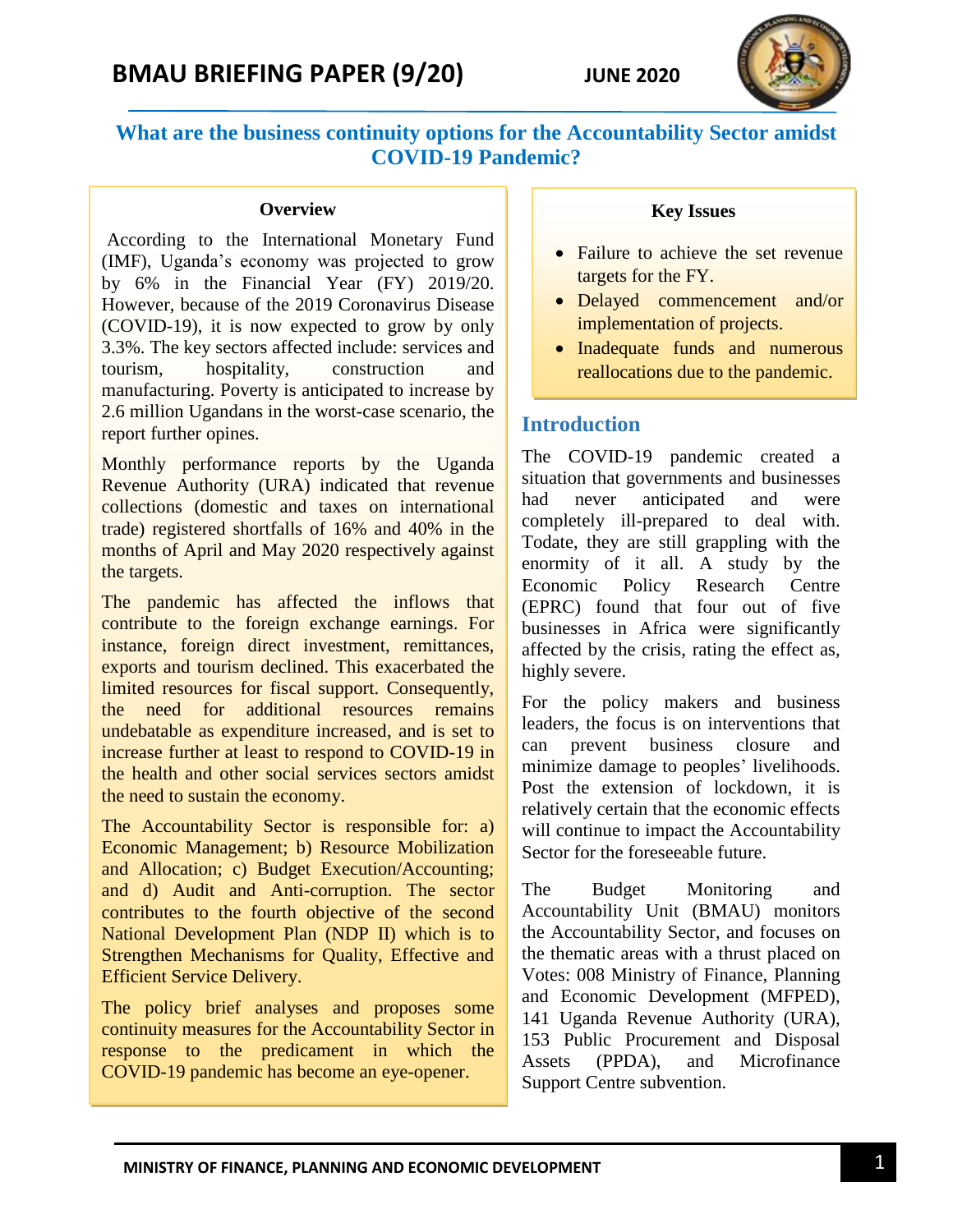

The Accountability Sector is concerned with the mobilization, management and accounting for the utilization of public resources to facilitate the delivery of quality and equitable services.

# **The COVID-19 impact and business continuity options by thematic<sup>1</sup> area**

#### **Economic Management**

Economic growth was projected at 6.3% in FY2019/20, (end period of the Accountability Sector Strategic Plan), although the economy drastically slowed down in the second half of FY2019/20. The COVID-19 pandemic led to a severe contraction in economic activity due to a combination of factors such as: disruptions in the global supply chain, internal and external travel restrictions, measures to limit contact between persons, and the sudden decline in aggregate demand. Consumerfacing sectors have been severely affected by social distancing measures and heightened uncertainty, while the manufacturing sector has declined on account of disruptions to the inflow of raw materials.

#### **Continuity options should include:**

 $\overline{\phantom{a}}$ 

 Increase awareness of available credit facilities that include: The Agricultural Credit Facility, Uganda Development Bank (UDB), and Microfinance Support Centre (MSC), to boost local production and support affected sectors and Small Medium Enterprises (SMEs). These

should be issued at affordable interest rates not exceeding 9%.

- Increase allocations to existing organized social protection and/or special interest groups that include the Uganda Women Empowerment Programme (UWEP), Youth Livelihood Programme (YLP), and *Emyoga* (skills, talent, and motivation groups), these should be accompanied with stronger oversight and control measures.
- The MFPED should assess the financing deficit, prioritize application of debt accessed under COVID-19 with effective oversight and enforceable controls over debt application.
- The Bank of Uganda should agree a minimal rate with service providers (MTN, Airtel) to reduce the costs of mobile money transfer services and waiver roaming charges to facilitate mobile and digital transaction services, by influencing regulators and service providers.

#### **Resource Mobilization and Allocation**

The Government of Uganda (GoU) projected to collect Ug shs 21,537.8bn in FY 2019/20. However, revenue performance during the half-year period July to December 2019 was below target. URA collected a net revenue of Ug shs 9,042.01bn against a target of Ug shs 9,739.39bn, registering a deficit of Ug shs 697.38bn.

The deficits have consistently increased over the subsequent months of the FY 2019/20. Domestic and international taxes combined registered shortfalls of Ug shs 267.83bn and Ug shs 637.71bn in months of March and April 2020, it is estimated the deficit could reach at least Ug shs 2,000bn by the end of June 2020.

<sup>&</sup>lt;sup>1</sup> Objectives include; increase equitable access to finance, reduce interest rates, increase private investments, increase tax to GDP ratio, improve public financial management and consistency in the economic development framework, enhance public contract management and performance, and improve compliance with accountability rules and regulations.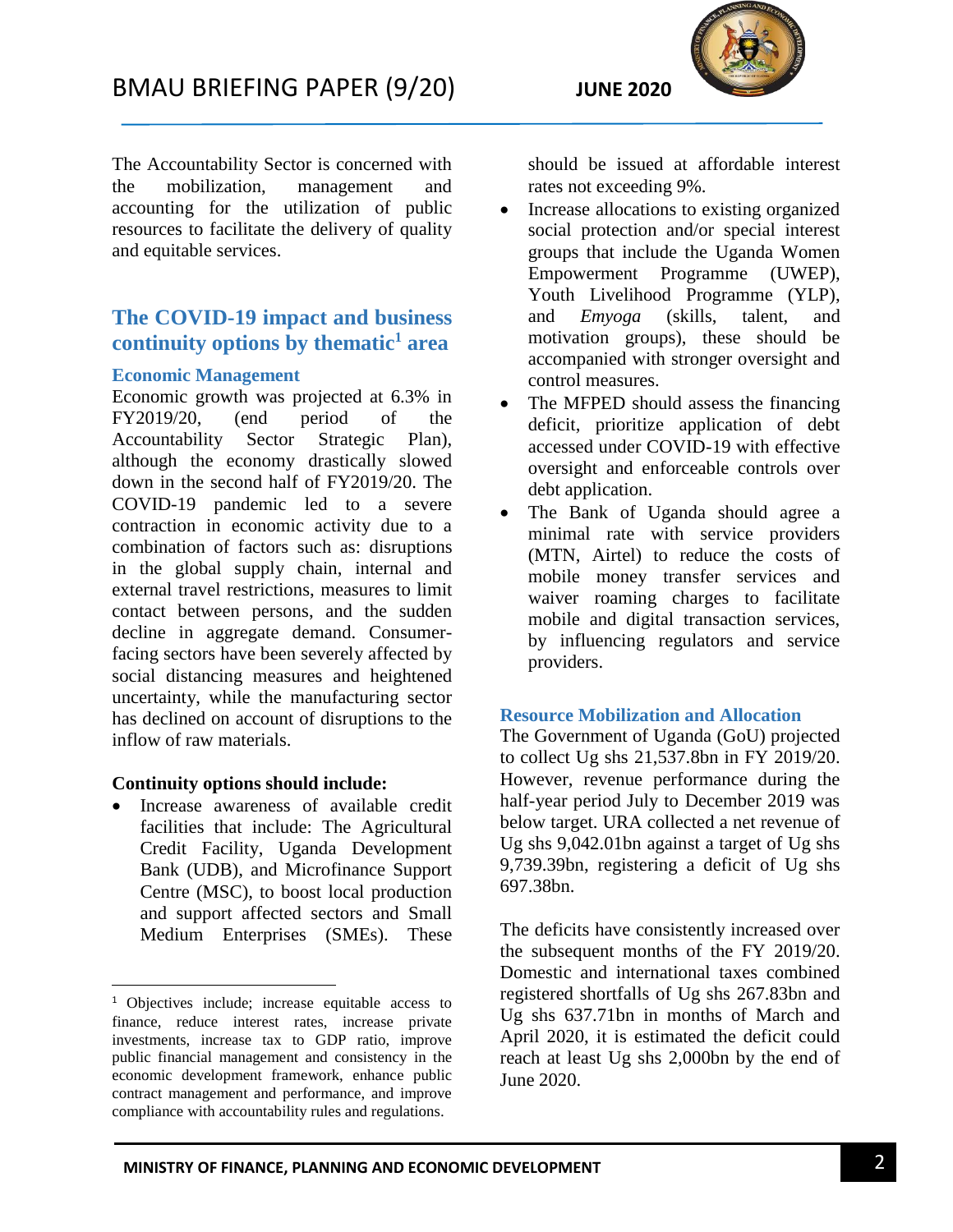

|                         | Table 1: Revenue collection shortfalls for |           |  |  |  |
|-------------------------|--------------------------------------------|-----------|--|--|--|
| 11 months in FY 2019/20 |                                            |           |  |  |  |
| S/no                    | Month/Period                               | Ug shs bn |  |  |  |

| S/no           | <b>Month/Period</b> | Ug shs bn |
|----------------|---------------------|-----------|
|                | July-December 2019  | 697.38    |
| $\overline{2}$ | January             | 125       |
| 3              | February            | 150       |
|                | March               | 267.83    |
| 5              | April               | 637.71    |
|                | May                 | 685.5     |

*Source: URA Statistics, and MFPED Performance of Economy Reports* 

This has a direct bearing on the budget financing arrangements in the FY 2019/20, which may affect the quality of service delivery, as well as exacerbate the domestic arrears.

#### **Continuity options should include:**

- Fast-tracking the digitalization processes at URA. This should include rolling out of electronic fiscal devices and digital tax stamps.
- Prioritizing the health and safety of URA staff and taxpayers. There is need to evaluate transmission risks in tax offices and other external engagements. Consider a rapid testing plan at border/entry points by URA and Ministry of Health to minimize and mitigate further spreading of COVID-19 at the customs points and porous borders.
- The MFPED and URA should consider granting taxpayers flexible payment plans that include a combination of monthly or bimonthly instalment payments over a certain period beyond the expected due dates. A flexible payment plan may be the same across taxpayers, or differ dependent on the compliance history of the taxpayer economic sectors.
- The URA should constantly communicate with taxpayers, while identifying each required measure to help and support them

during this crisis. This should be done through various channels like telephone calls, emails, radios, newspapers etc. The tax body should openly engage with the taxpayers to assess how different taxpayers have been affected.

## **Budget Execution and Monitoring**

According to the Auditor General's Report 2019, 43 Government Projects had funds available with Ug shs 2.31tn budgeted to implement project activities, but only Ug shs 1.58tn was spent resulting in an unutilized balance of Ug shs  $736bn^2$  which represents a low absorption capacity of 68% (OAG 2019).

Out of a total of 31,921 quantified activities assessed, 1,883 (44%) activities were fully implemented, 829 (20%) were partially implemented, while 480 (11%) were not implemented. A total of 1,056 (25%) activities were not quantified to enable measurement of performance.

The failure to quantify outputs was a result of the absence of M&E functions to review work plans and the information entered in the Programme Budget System by the planners (OAG 2019). This led to loss of resources and affected effective service delivery. Going forward, there is need to have clear costing of outputs to enable proper follow-up and remove ambiguity in the expenditure of public resources.

## **Continuity options should include:**

• Improving investment management, funds for public infrastructure tend to be lost due to inefficiencies, efforts to reduce implementation lags and guide expectations should be supported. MFPED should establish a pipeline of appraised investment projects, that can be

 $\overline{\phantom{a}}$ 

<sup>2</sup> Mainly for externally financed projects